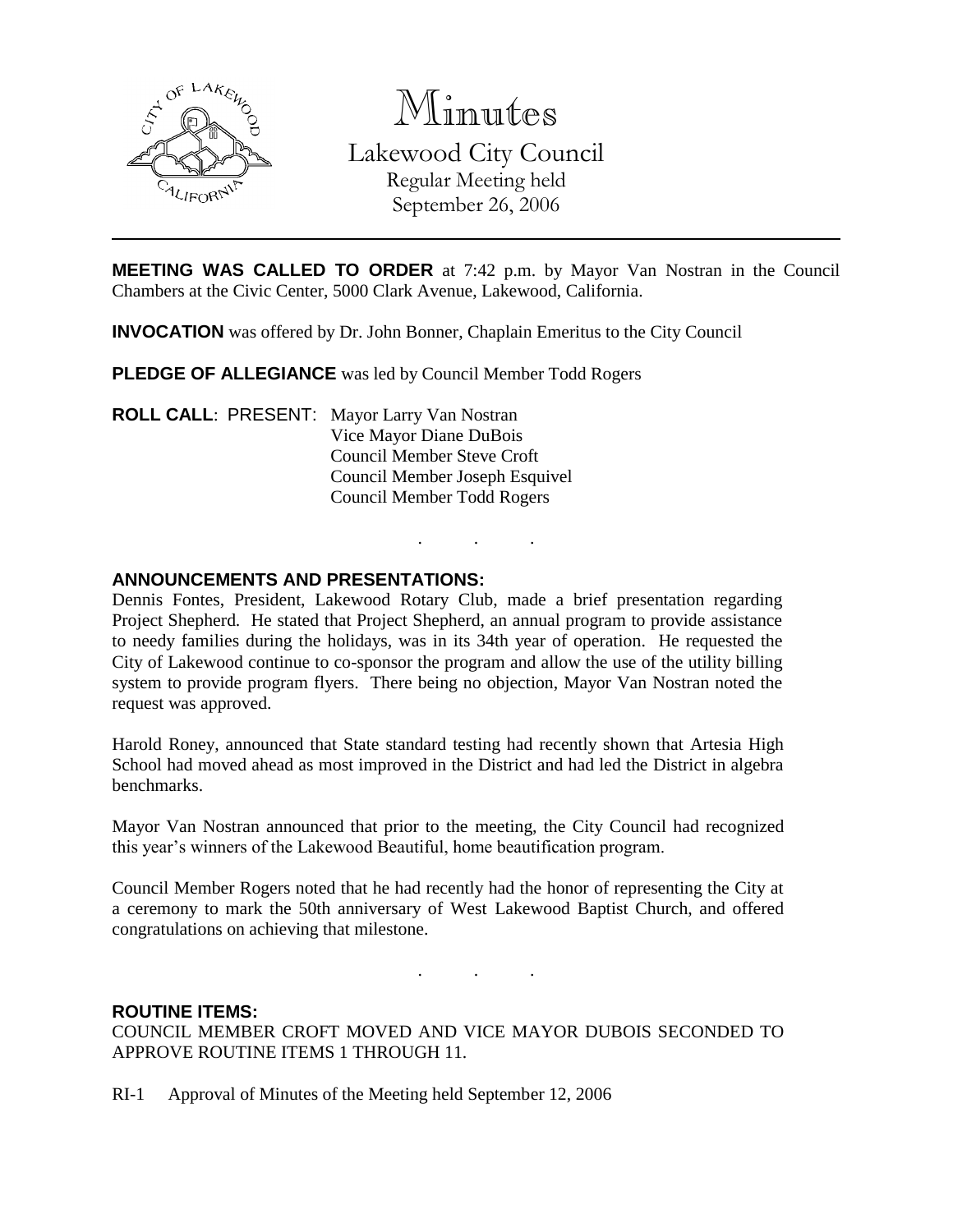City Council Minutes September 26, 2006 Page 2

#### **ROUTINE ITEMS:** Continued

- RI-2 Approval of Personnel Transactions
- RI-3 Approval of Registers of Demands
- RI-4 Approval of Meeting Reports and Authorizations Pursuant to AB1234
- RI-5 RESOLUTION NO. 2006-70; A RESOLUTION OF THE CITY COUNCIL OF THE CITY OF LAKEWOOD PROHIBITING THE PARKING OR STANDING OF VEHICLES BETWEEN 10 A.M. AND 3 P.M. ON TUESDAY OF EACH WEEK FOR STREET SWEEPING PURPOSES ON BOTH SIDES OF CLARKDALE AVENUE BETWEEN 205TH STREET AND THE NORTHERLY CUL DE SAC
- RI-6 Ratification of Settlement Agreement: Andre v. City of Lakewood, et al.
- RI-7 Approval of Appointment to the Development Review Board
- RI-8 Acceptance of Notice of Completion for Public Works Project No. 06-05; Pavement Rehab, Clark Avenue, et al.; Silvia Construction, Inc.
- RI-9 Approval of Stormwater Co-Permittee Media Campaign Participation
- RI-10 Approval of SELACO Workforce Investment Board Assessment
- RI-11 Approval of Monthly Report of Investment Transactions

UPON ROLL CALL VOTE, THE MOTION WAS APPROVED:

AYES: COUNCIL MEMBERS: Esquivel, DuBois, Rogers, Croft and Van Nostran NAYS: COUNCIL MEMBERS: None

# **2.1 • SECOND READING AND ADOPTION OF ORDINANCE NO. 2006-9; ZONE CHANGE CASE NO. 108, 11736 216TH STREET**

. . .

City Attorney Steve Skolnik advised that the proposed ordinance had been introduced at a public hearing during the previous City Council meeting and was presented for second reading and adoption at this time.

ORDINANCE NO. 2006-9; AN ORDINANCE OF THE CITY COUNCIL OF THE CITY OF LAKEWOOD AMENDING THE ZONING MAP OF THE CITY OF LAKEWOOD BY CHANGING THE ZONING FROM M-F-R (MULTIPLE FAMILY RESIDENTIAL) TO PD-MF (MULTIPLE-FAMILY DWELLING UNIT PLANNED DEVELOPMENT) ON THAT PROPERTY LOCATED AT 11736 216TH STREET, DESIGNATED AS ZONE CHANGE CASE NO. 108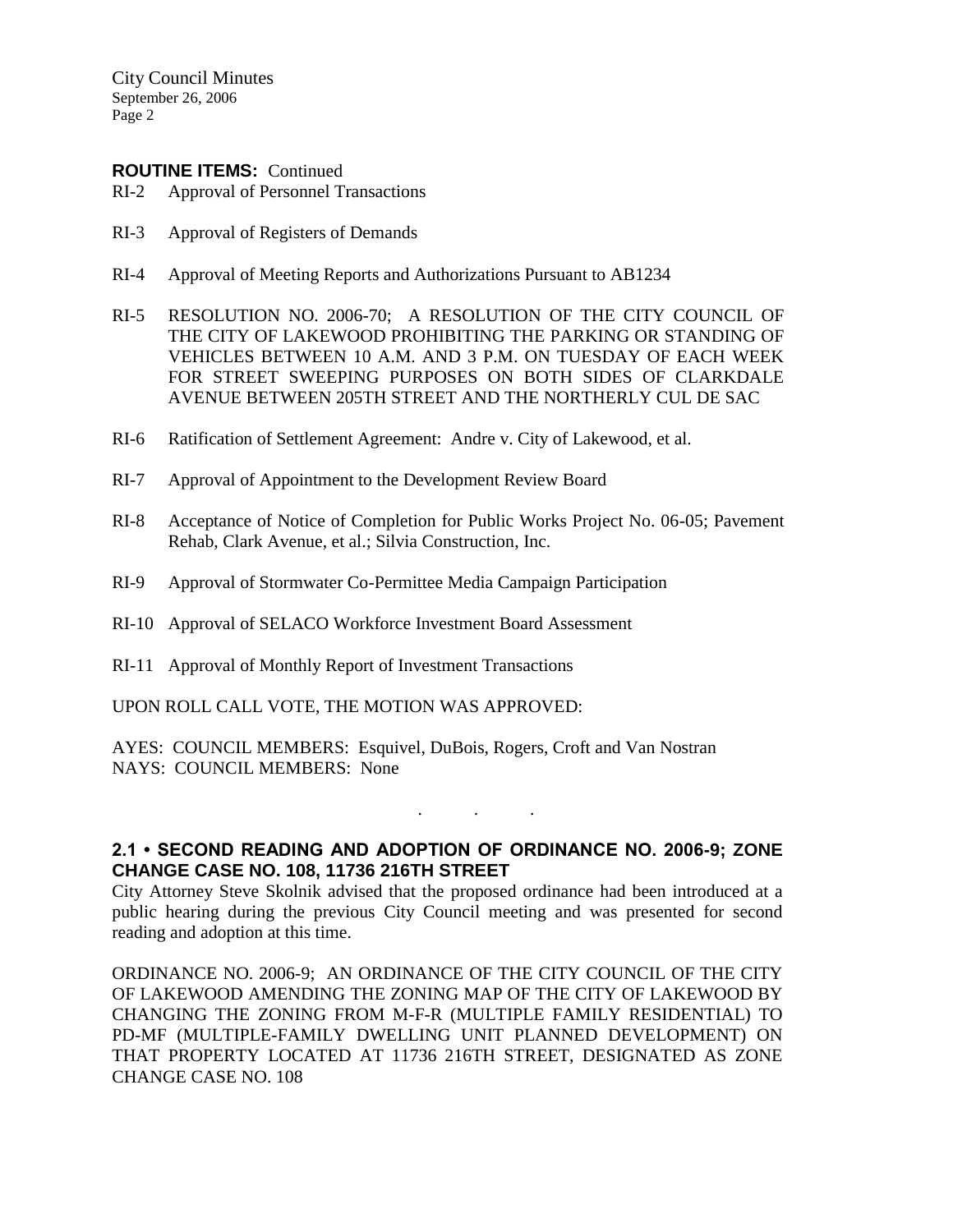City Council Minutes September 26, 2006 Page 3

# **2.1 • ZONE CHANGE CASE NO. 108, 11736 216TH STREET**

VICE MAYOR DUBOIS MOVED AND COUNCIL MEMBER ESQUIVEL SECONDED TO ADOPT ORDINANCE NO. 2006-9. UPON ROLL CALL VOTE, THE MOTION WAS APPROVED:

AYES: COUNCIL MEMBERS: Esquivel, DuBois, Rogers, Croft and Van Nostran NAYS: COUNCIL MEMBERS: None

# **2.2 • SECOND READING AND ADOPTION OF ORDINANCE NO. 2006-10; APPROVING AMENDMENT NO. 19 TO THE REDEVELOPMENT PLAN FOR LAKEWOOD TOWN CENTER REDEVELOPMENT PROJECT AREA NO. 1**

. . .

The City Attorney noted that the proposed ordinance, which had been introduced at the last City Council meeting, was not a full scale amendment to the Redevelopment Plan, but simply extended certain dates in response to State fund appropriations from redevelopment agencies.

ORDINANCE NO. 2006-10; AN ORDINANCE OF THE CITY OF LAKEWOOD AMENDING THE REDEVELOPMENT PLAN FOR THE LAKEWOOD REDEVELOPMENT PROJECT AREA NO. 1

VICE MAYOR DUBOIS MOVED AND COUNCIL MEMBER CROFT SECONDED TO ADOPT ORDINANCE NO. 2006-10. UPON ROLL CALL VOTE, THE MOTION WAS APPROVED:

. . .

AYES: COUNCIL MEMBERS: Esquivel, DuBois, Rogers, Croft and Van Nostran NAYS: COUNCIL MEMBERS: None

### **3.1 • 2005-2006 GENERAL PLAN ANNUAL REPORT**

Community Development Director Chuck Ebner gave a brief presentation based on the item in the agenda and stated the City Council had approved the Comprehensive General Plan in 1996, and that State law required an annual report to document the progress in its implementation. He reported that the annual report had been reviewed by the Planning and Environment Commission, which had found that the Comprehensive General Plan continued to serve as an appropriate guide for development. It was the recommendation of the Planning and Environment Commission that the City Council receive and file the 2005-2006 General Plan Annual Report.

VICE MAYOR DUBOIS MOVED AND COUNCIL MEMBER ESQUIVEL SECONDED TO APPROVE THE COMMISSION'S RECOMMENDATION. UPON ROLL CALL VOTE, THE MOTION WAS APPROVED:

AYES: COUNCIL MEMBERS: Esquivel, DuBois, Rogers, Croft and Van Nostran NAYS: COUNCIL MEMBERS: None

. . .